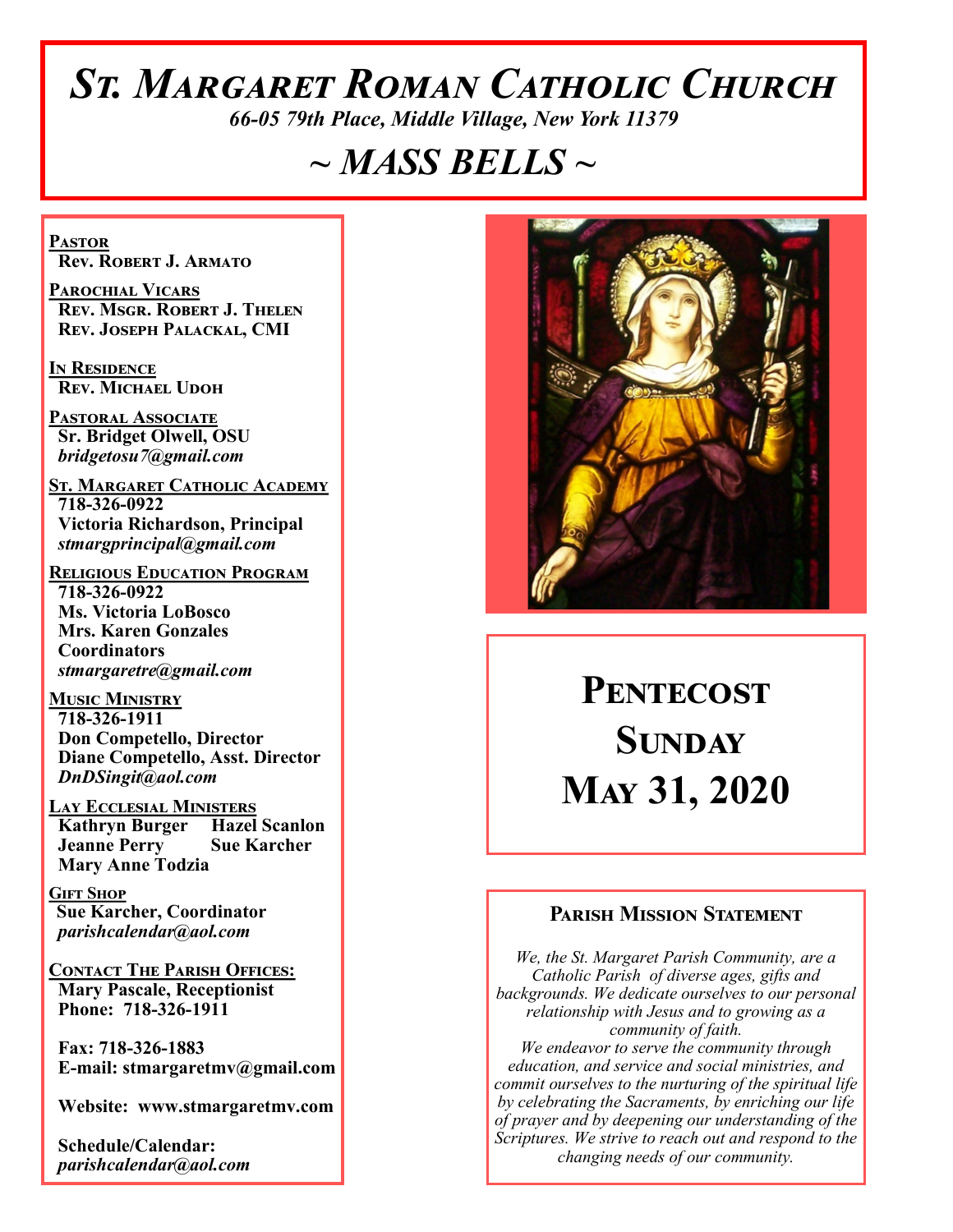## *MASSES FOR THE WEEK*

#### **SUN. MAY 31 - PENTECOST SUNDAY**  7:30 Donna Roemmelt 9:00 Il Popolo della Parrochia/Geraldine Ciaccio 10:30 Grazia Macri NOON Gregory Burke 5:00PM Peter Bojceniuk **MON. JUNE 1 - THE BLESSED VIRGIN MARY MOTHER OF THE CHURCH**<br>7:00 Angie Ferzola 7:00 Angie Ferzola Lina Casasanta **TUE. JUNE 2 - STS. MARCELLINUS AND PETER**<br>T:00 Anthony 7:00 Anthony Tavarone Velma Begy **WED. JUNE 3 - ST. CHARLES LWANGA** 7:00 Rev. Salvatore F. D'Anna 9:00 Corona virus victims **THU. JUNE 4 - WEEKDAY**  7:00 Hermann & Maria Kirmaier 9:00 Joseph Sparacio **FRI. JUNE 5 - ST. BONIFACE/ FIRST FRIDAY**  7:00 Rev. Msgr. John C. Tosi 9:00 Thomas O'Leary **SAT. JUNE 6 - ST. NORBERT/ FIRST SATURDAY** 9:00 **Collective:** Michael & Mary Columbia/ Bill & Lee DiGiovanna/Souls in Purgatory 5:00PM Marie Desabato **SUN. JUNE 7 - THE MOST HOLY TRINITY**<br>7:30 **People of the Parish** 7:30 People of the Parish<br>9:00 Geraldine Ciaccio/Ma 9:00 Geraldine Ciaccio/Maria Curratolo/ Roberta Polce/<br>10:30 Kathryn F Buse 10:30 Kathryn E. Buscemi (ANNI)<br>NOON The O'Sullivan Family NOON The O'Sullivan Family<br>5:00PM William & Bella (Tollis) William & Bella (Tollis) Kunz

*ALL SCHEDULED MASS INTENTIONS WILL BE HONORED AND CELEBRATED PRIVATELY, BY THE PRIESTS OF THE PARISH*

## **PARISH INFORMATION**

## **The Rectory Office IS CLOSED UNTIL FURTHER**

**CONFESSIONS** - Saturday, 4-4:45 pm or by appointment with a priest. **SUSPENDED**

**NOVENA** to Our Lady of the Miraculous Medal Mondays after the 9am Mass. **SUSPENDED**

**THE ROSARY AND DIVINE MERCY** devotion are prayed every morning in the church at 8:30am. **SUSPENDED**

**BAPTISMS** take place on the 1st and 3rd Sundays of the month. Please call the rectory for an appointment and to register your child. **SUSPENDED**

**WEDDINGS MUST** be scheduled at least six months in advance by appointment with a priest or a deacon. Please call the rectory office. For marriage preparation information visit www.pre-cana.org.

**THE ENGLISH CHOIR** rehearses on Tuesday, at 7 pm in the Church. Tenors and baritones needed! **SUSPENDED**

**IL CORO ITALIANO** prattica ogni Domenica prima della Messa Italiana. **SUSPENDED**

**THE YOUTH CHOIR** rehearses on Monday, from 6-7 pm in the Church. For more info, DnDsingit@aol.com **SUSPENDED**

**BOY SCOUT TROOP #119** meets on Tuesdays from 7:15-9 pm in the Parish Hall. New members are welcome, age 10 1/2 & up. Call Mr. Krzewski, 718-894-4099. **SUSPENDED**

**CUB PACK #119** meets on Mondays from 7-8:30 pm in the Parish Hall. New members welcome, age 6 to 10-1/2. Call Mr. Krzewski, 718-894-4099. **SUSPENDED**

**SENIOR CITIZENS** meet every Wednesday at 12 Noon in the Parish Center. **SUSPENDED**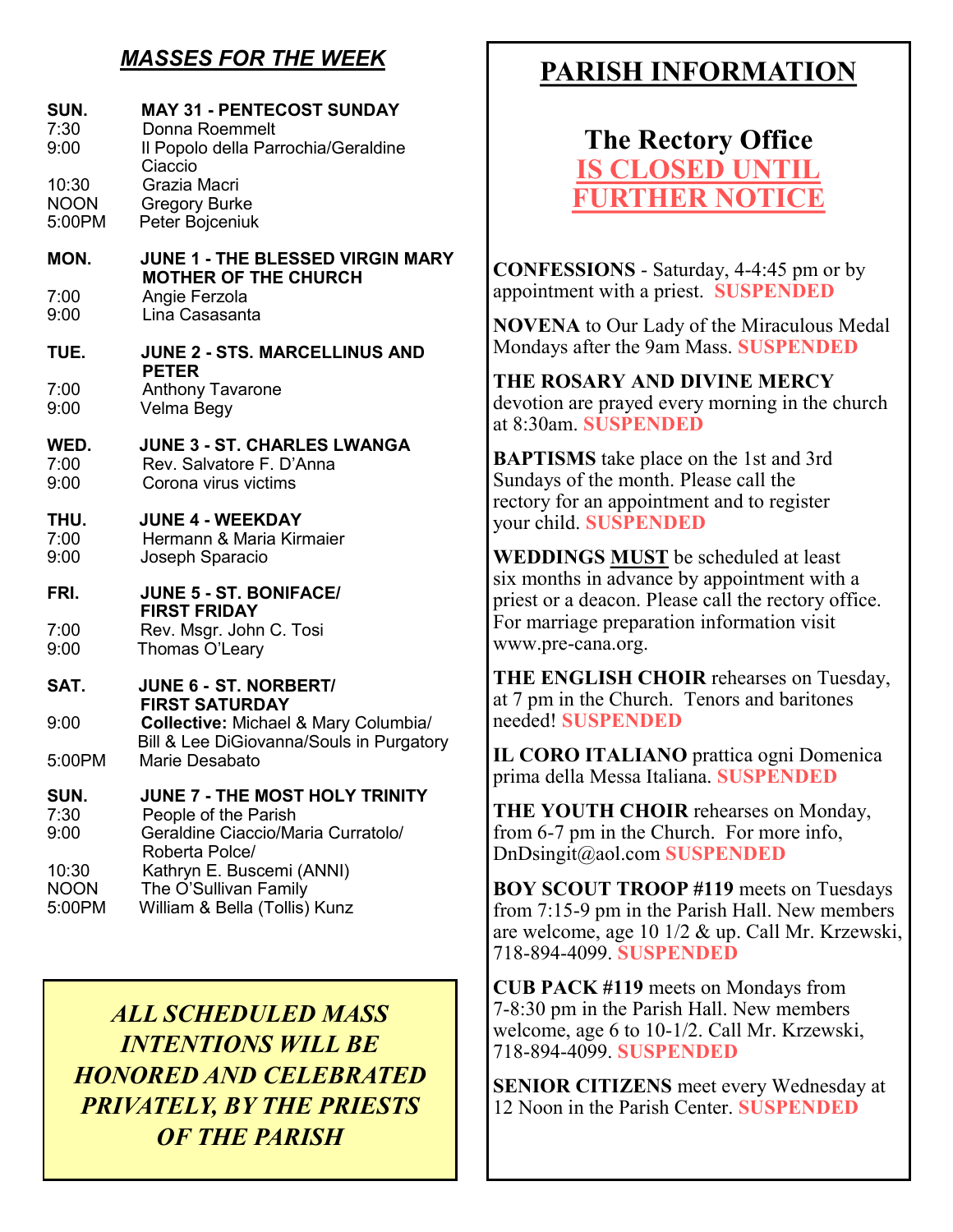# PLEASE PRAY FOR OUR SICK

Connie Faccibene, Linda Frazier, Cari Ann Falk-LoBello, Glen Falk, Ronald Frazier, Robert Sabini, Lee Falk, Scott White, McKinley Kelleher, Sean Harrison, Justin James Quirke, Elizabeth Ott, Mary Harrison, John Murphy, Anne McGinnis, Norma Voyer, Vicky Turato, Julio Pelaez, Maritza Gutierrez, Graciela Mora, Cindy Mulore, Salvatore Tuttolomondo, Gloria Mojica, Gloria Pemaj, Anne Gorian, Allen McConville, Joseph Simon, Jack Marchindiondo, The Scaturro Family, Louis Pitelli, Marion Caracciola, Giovanni Campo, Edward Stoltzenberg, Louis Pittelli, James Graff, Carol Arevalo, Immaculate Marge D'Elia, Jim O'Friscoll, Mary Rigovich, Matteo Sabini, Bob Biolsi, The Mojica Family, Msgr. Leonard Badia, Matthew Zender, Cathie Greulich, Joseph & Mary Augustine, Anthony Pittelli, Josephine Hartnett, Karen Schaefer, Jill Archbold, Fr. Paul Weirichs CP, Hannah Lehman, Daniel Wilson, John Austin Bryzgornia, Dave Kazmier, John Nogiewich, Tim Rooney, Frank Ciccone,

*The names will remain for 3 months, please call 718-326-1911 and ask for continued prayers.*

## **Prayer Requests**

**Pray for vocations to the Priesthood and Religious Life.** 

**Pray for first responders and medical personnel.**

**Please pray for our men and women from our Parish serving in the defense of our country: Lt. Col. Thomas Frohnhoefer Sgt. Robert A. Domenici** 



#### *WE RECALL OUR BELOVED DECEASED*

*Rev. Msgr. John C. Tosi, Mary Frances DeMino, Ralph Falzetta* 

*May they rest in Christ's Peace!*

## **MEMORIALS**

## *TABERNACLE LAMP THIS WEEK*

*is lit in memory of Rev. Salvatore F. D'Anna*  at the request of Ben Armato.



*THE BLESSED VIRGIN MARY, MOTHER OF THE CHURCH JUNE 1*

## **TODAY'S READINGS**

 *Pentecost Sunday* 

Acts 2:1-11 Ps 104:1, 23, 29-30, 31, 34 1 Cor 12:3b-7, 12-13 Jn 20:19-23

## **READINGS FOR THE WEEK**

 Monday: Gn 3:9-15, 20, or Acts 1:12-14 Ps 87:1-3, 5-7 Jn 19:25-34 Tuesday: 2 Pt 3:12-15a, 17-18 Ps 90:2, 3-4, 10,14,16 Mk 12:13-17 Wednesday: 2 Tm 1:1-3, 6-12 Ps 123:1b-2ab, 2cdef Mk 12:18-27 Thursday: 2 Tm 2:8-15 Ps 25:4-5ab, 8-9,10,14 Mk 12:28-34 Friday: 2 Tm 3:10-17 Ps 119:157, 160,161, 165, 166, 168 Mk 12:35-37 Saturday: 2 Tm 4:1-8 Ps 71:8-9, 14-15ab, 16-17, 22 Mk 12:38-44 Sunday: Ex 34:4b-6, 8-9 Dn 3:52-56 2 Cor 13:11-13 Jn 3:16-18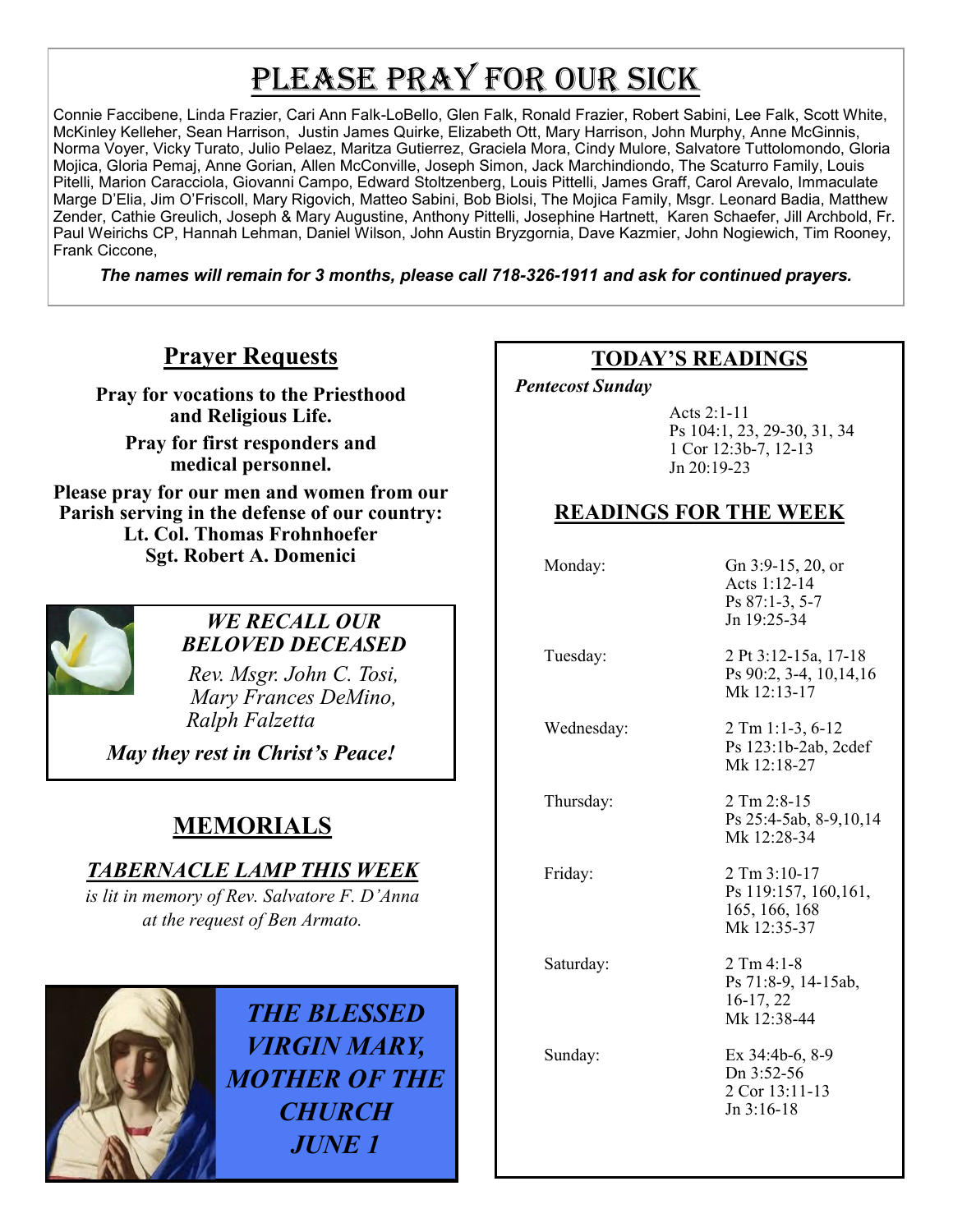#### *From the Pastor's Desk:*

## **~ Birthday Gifts and Fruits ~**

 Today's Gospel notwithstanding, the birth of the Church is celebrated on Pentecost Sunday, as we commemorate the descent of God's Holy Spirit upon our Blessed Mother and the Apostles gathered in the Upper Room fifty days after Easter, as told to us in the Acts of the Apostles. The same Spirit Who descended upon them almost 2,000 years ago has been given to us in the Sacraments of Baptism and Confirmation, through which we are made sharers in the very life of God and given the grace to carry out our vocation, our calling, as faithful disciples of Jesus Christ, whatever our particular condition and station of life may be.

 Indeed, it is by the working of the Holy Spirit, the supreme Gift of the Father and the Son, that the Sacraments are the very presence of God Himself, that eternal life is bestowed and nourished, sins are forgiven, weaknesses are strengthened and overcome, a man and a woman are bound inseparably as one, and the holy priesthood is conferred. It is this same Spirit, Who unites Father and Son eternally in the bonds of the Most Holy Trinity, Who likewise unites us as members of the Mystical Body of Christ, the Church.

 The Holy Spirit bestows spiritual gifts upon those who receive Him: wisdom, understanding, counsel, strength, knowledge, piety, and fear (i.e., profound, awe-filled reverence) of the Lord. When we use these gifts properly, we grow in our experience of God's presence in our lives and deepen our relationship with Him. The gifts give us the strength and courage to live prudent lives of righteousness, justice, and holiness, which, in turn, produce proper relationships with other people

 This way of living in accordance with Christ's teachings requires us to enter the process of salvation: dying to self and sin, and living as a new person for God in Christ (see Romans 6: 8-14). This yields the fruits of a life of grace, life in the Spirit, the first nine of which are found in St. Paul's Letter to the Galatians(5:22-23): charity, joy, peace, patience, kindness, goodness, faithfulness, gentleness, and self-control. The Church adds another three to these: generosity, modesty, and chastity.

 All too often, unless we are in a charismatic movement, we seem to put the Holy Spirit into a nice container and take Him out for special occasions, like Grandma's antique silverware that we use just for the holidays. We might decorate the church for today's feast of Pentecost and the celebration of Confirmation, but we forget very quickly the power and constancy of God's love for us. In the Holy Spirit, He has given us a share in His own divine life and enabled us to live as instruments of His love in the different situations that present themselves each day.

 Our celebrations of the Holy Spirit this year will be low-key. Pentecost will be celebrated liturgically in an empty church, hopefully with the Mass recorded and posted on the Parish's Facebook page. Our celebration of the Sacrament of Confirmation has been tabled indefinitely, though we hope to confer it as soon as practical later this year. Nevertheless, the Gift of the Holy Spirit, the gifts that He gives, and the fruits of putting those gifts into action remain with us each day. The question is whether or not we will take good advantage of them. Will we allow the grace of God to transform us and live our lives more fully as His children, coming to know, love, and serve Him in this life so as to find eternal happiness with Him in the life to come?

 Come, Holy Spirit, and fill the hearts of Thy faithful; enkindle in them the fire of Thy love! O Lord, send forth Thy Spirit, and we shall be created, and Thou shalt renew the face of the earth!

 Until we meet again, be assured of my prayers and those of the other priests of the Parish for you and yours. May the Holy Spirit guide you, and may Mary, Mother of the Church, protect you! Stay safe, and keep the Faith!

*~Fr. Armato ~*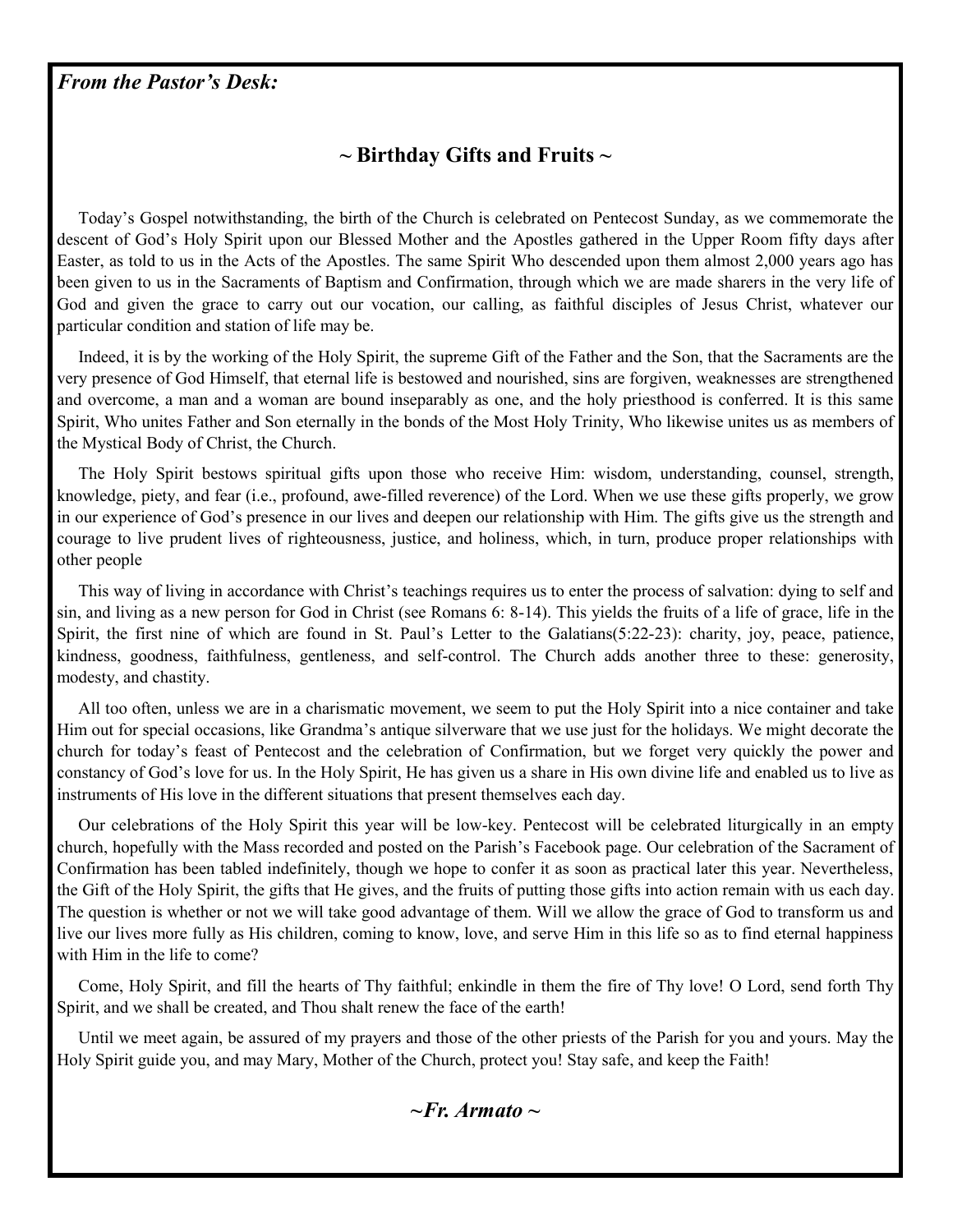## **ANNUAL CATHOLIC APPEAL**

 The **2020** *Annual Catholic Appeal* campaign is underway. Our goal for this year has been set at \$80,015.

 With about 650 families registered in the Parish, it comes to an average donation of \$125 per family. Even in these difficult times, it's certainly not a burden if we **ALL** pitch in between now and Christmas. **So far, 101 families have pledged \$39,712 toward our goal.**

 Please think and pray about your response this year so that we may continue to serve the needs of our Parish and our Diocese.

### **160TH ANNIVERSARY**

 While the celebrations of a special Mass and dinnerdance are on hold indefinitely because of the lockdown, it's not every day that a parish is 160 years old. In the course of the years, we have become the mother Church of all the parishes around us.

 Take the time to say a prayer for your Parish, for all of the people who make up St. Margaret's today, and for all who have worked so hard and sacrificed and serve here for the glory of God. Offer a Rosary, or a prayer of spiritual communion as you watch Mass on TV or on line.

 Pray that we may come together soon to celebrate our love for one another and all that the Parish means to us. Pray that our Parish may have a new birth, our best years yet to come.

## **PARISH FINANCES**

 The needs of your family must take precedence during this difficult time. Still, your contributions to the Parish are what enable us to be here to provide the ministries that you require of the church. The Parish cannot continue to exist without your help.

 **Please try to keep up with your contributions by dropping your envelopes in the rectory mail slot or through e-giving like** *Faith Direct.* Go to the icon on our website and follow the instructions to sign up; or you can go straight to the *Faith Direct*  **website** and enter our parish code **NY299**. You can change or drop out later on, as you wish.

As always, thanks for your generosity!

#### **MONTHLY MEMORIAL MASS**

**HAS BEEN SUSPENDED UNTIL FURTHER NOTICE.** 

#### **ST. MARGARET GIFT SHOP IS CLOSED UNTIL FURTHER NOTICE.**

#### **THE ST. VINCENT dePAUL FOOD PANTRY IS CLOSED UNTIL FURTHER NOTICE.**

## **ST. MARGARET'S YONKERS EMPIRE CITY BUS TRIPS HAVE BEEN POSTPONED UNTIL FURTHER NOTICE.**

## **BUILDING OUR DATA BASE**

 We have names, street addresses, and phone numbers, but very few email addresses on record. Help us to build up our database of email addresses so that we can communicate better, especially during this medical emergency. Just email us at:

#### **stmargaretmv@gmail.com**

 Include your first and last name and a brief note to let us know how you're doing. Share with us what you would like to see in the parish - whether spiritual, social, or other wise - once we are able to gather together again.

 Thank you to all who have provided the requested information!

#### *PRAYER FOR HEALING*

*Lord, we ask You to lift up those who are facing illness today.*

*We ask You to bring Healing, Comfort and Peace to their body, mind and soul.*

*We ask You to calm their fears and let them feel the healing power of your love.*